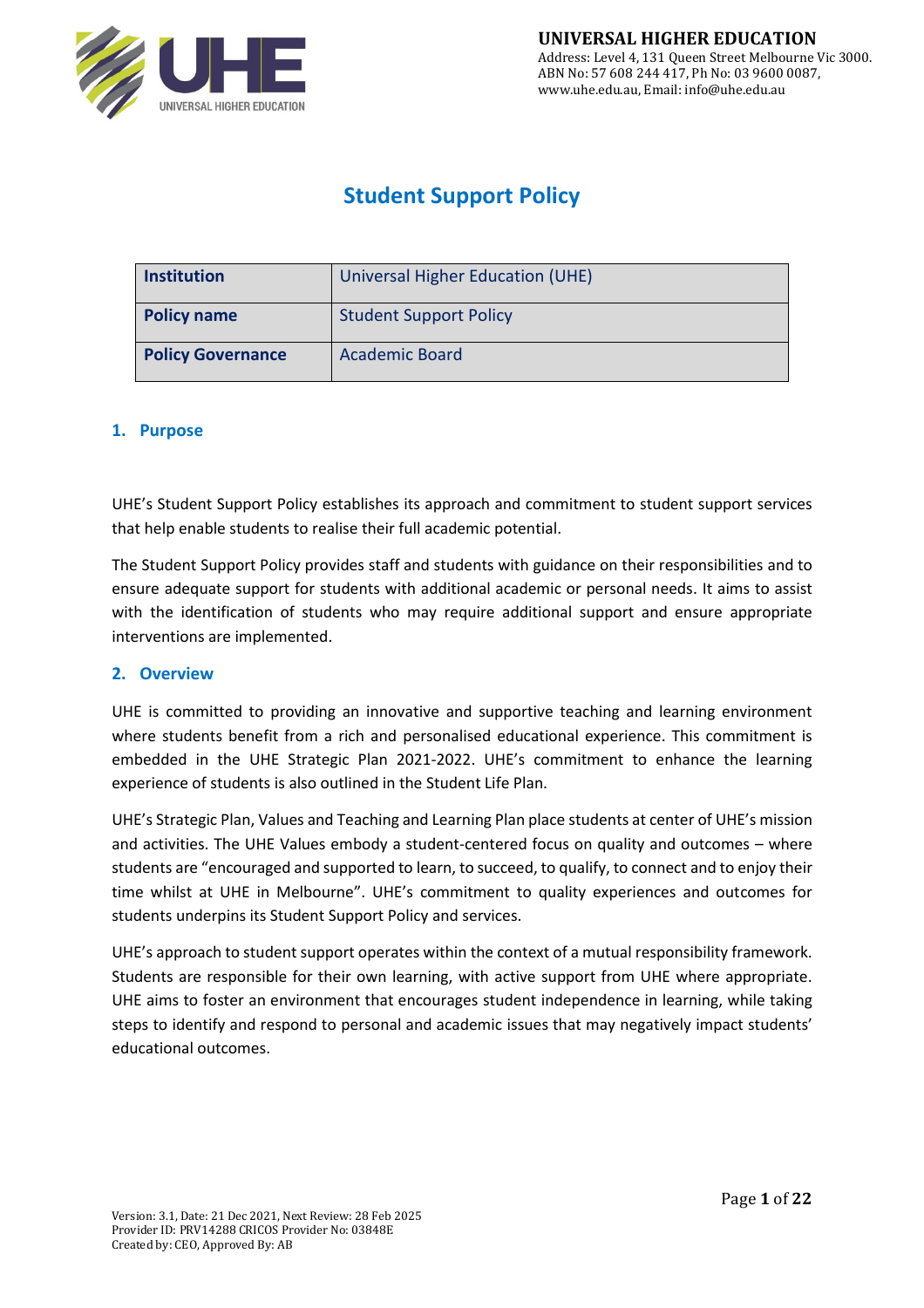

# **3. Principles**

Principles guiding UHE's Student Support Policy and approach include:

- Students are responsible for their own learning, while UHE seeks to actively support student needs.
- Strategies aim to identify and respond to potential barriers to learning as early as possible.
- Information about available support is promoted and made readily accessible to students.
- A range of initiatives operate to promote the wellbeing of UHE's student body.
- Staff are supported to inform and promote understanding and awareness of effective practices in relation to student support.
- Effective policies and procedures are in place to address student incidents.
- Interventions to provide additional support are respectful, timely, equitable, consistent and procedurally fair.
- All mechanisms used to identify and manage students who may have specific support needs must comply with privacy and confidentiality requirements.

UHE notes that while it is committed to providing a supportive environment, there are limits to the extent of the support that can be provided by UHE and that a range of services already exists in the community.

UHE has policies and procedures for good conduct and to safeguard academic standards that apply to all students, regardless of individual support needs or circumstances.

# **4. Student responsibilities**

Students at UHE are expected to:

- Be aware of student conduct and behavior requirements;
- Make informed and considered choices in relation to course and subject selection;
- Seek out relevant support where a personal issue is impacting or is likely to impact their educational progress;
- Seek and follow advice from academic staff teaching them and fulfill academic requirements, including expectations for progression;
- Inform UHE of any impediments to completing their academic requirements in a timely way; and
- Contact UHE in a timely manner if they receive any formal notifications from UHE concerning their progress and/or meeting UHE requirements.

# **5. Identification and provision of additional academic support**

A student may be identified as requiring additional academic support if they are not progressing satisfactorily in their studies or are at significant risk of not progressing satisfactorily, or where their welfare is reasonably considered to warrant some form of intervention by UHE. The UHE Students at Risk Policy outlines principles and approaches governing the identification and support to UHE students who may be at risk of unsatisfactory academic performance and progression.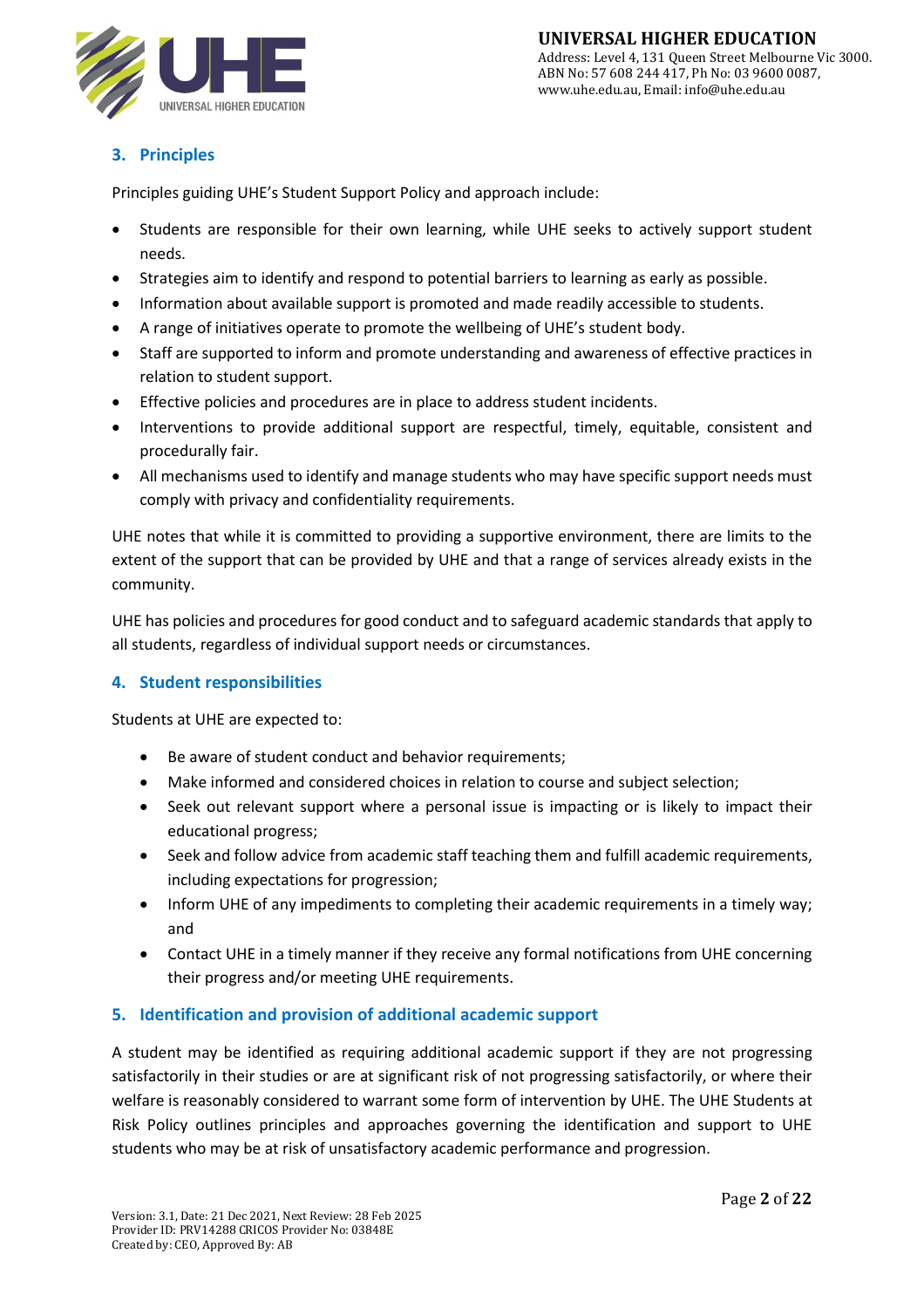

A student may require additional academic support due to a number of factors, such as:

- Medical illness, injury, psychological condition or disability;
- Family or carer responsibilities;
- Behaviour which is consistently disruptive, volatile or otherwise in breach of UHE Values and code of conduct and is considered to be academic misconduct;
- English language proficiency;
- Concerns regarding academic capacity or achievement which might be reflected by:
	- o Provisional enrolment or pattern of deferral;
	- o Change to a new field of study that may challenge previously successful approaches to learning;
	- o Failure of 50% or more of credit points attempted in the semester;
	- o Failure to attend compulsory teaching and assessment components;
	- o Failure to complete a mandated assessment element or practicum;
	- o Unsatisfactory attendance record; or
	- o Minimal class participation/engagement.

UHE systems for identifying students requiring additional academic support may include:

- Standard student reports upon enrolment, such as:
	- o Students identifying under equity groups
	- o Students with disabilities
	- o Provisional or probationary students
	- o 'Overload' students
- Student reports throughout course enrolment that support identification include:
	- o Academic action lists /students placed on warning.
	- o Academic progress reports collated, reported and reviewed every semester.
- Surveys or diagnostic tools, including first year diagnostic tasks and English Language assessment.
- Informal mechanisms such as advice from teaching staff based on multiple requests for extensions, absences, and low levels of class engagement.
- Student self-reporting students who are aware that they are finding it difficult and need additional academic support and bring this to the attention of staff.

UHE provides a range of academic support services to assist students who are struggling with their study demands. These include:

- Academic advisory support (an academic adviser appointed by the Program coordinator)
- Computing support (Library services)
- Library support (Library services)
- Misconduct advisory support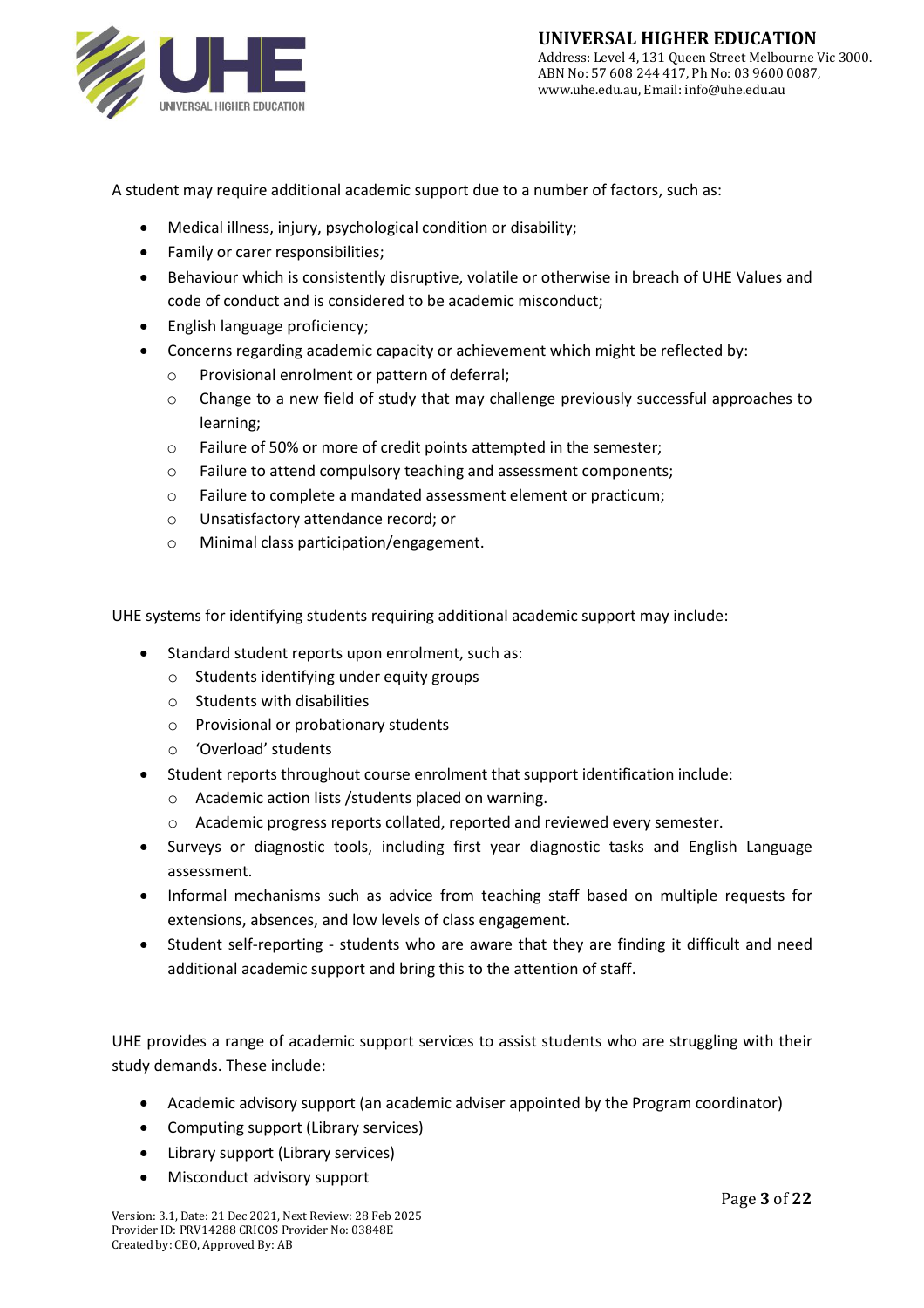

- Academic Integrity Information and Support
- English and Mathematics Support
- Counselling Support

Students may be referred by a staff member or be a self-referral. Students who are identified as potentially benefitting from additional support based on academic performance are not compelled to access particular support services.

# **6. Identification and provision of additional personal support**

A student may be identified as requiring personal support and intervention where their psychological or medical welfare is reasonably considered to warrant some form of intervention by UHE.

All staff and students are encouraged to be alert to the possibility of unstable psychological states and behaviours of UHE students.

Students identified as requiring additional personal support can be referred to UHE Student Services who can provide support and/or advice on referral pathways for the following support areas:

- Counselling and psychological services;
- Medical services;
- Disability support;
- Education disadvantaged students support;
- International student support;
- Career development services (for part time/ casual work); and
- Student housing and financial aid.

If a staff member is seriously concerned about the personal welfare/ mental health of a student after an interaction, it is recommended that they notify the Executive Manager. Security will also complete an incident form if they have been contacted regarding the incident.

All staff should take action in cases where students are exhibiting signs of distress. However how staff respond to an individual student will depend upon the nature and level of their distress. Staff should be aware of their own personal and professional limitations. Academic and professional staff members are encouraged to consult with psychological services staff for advice about the appropriate management of any student.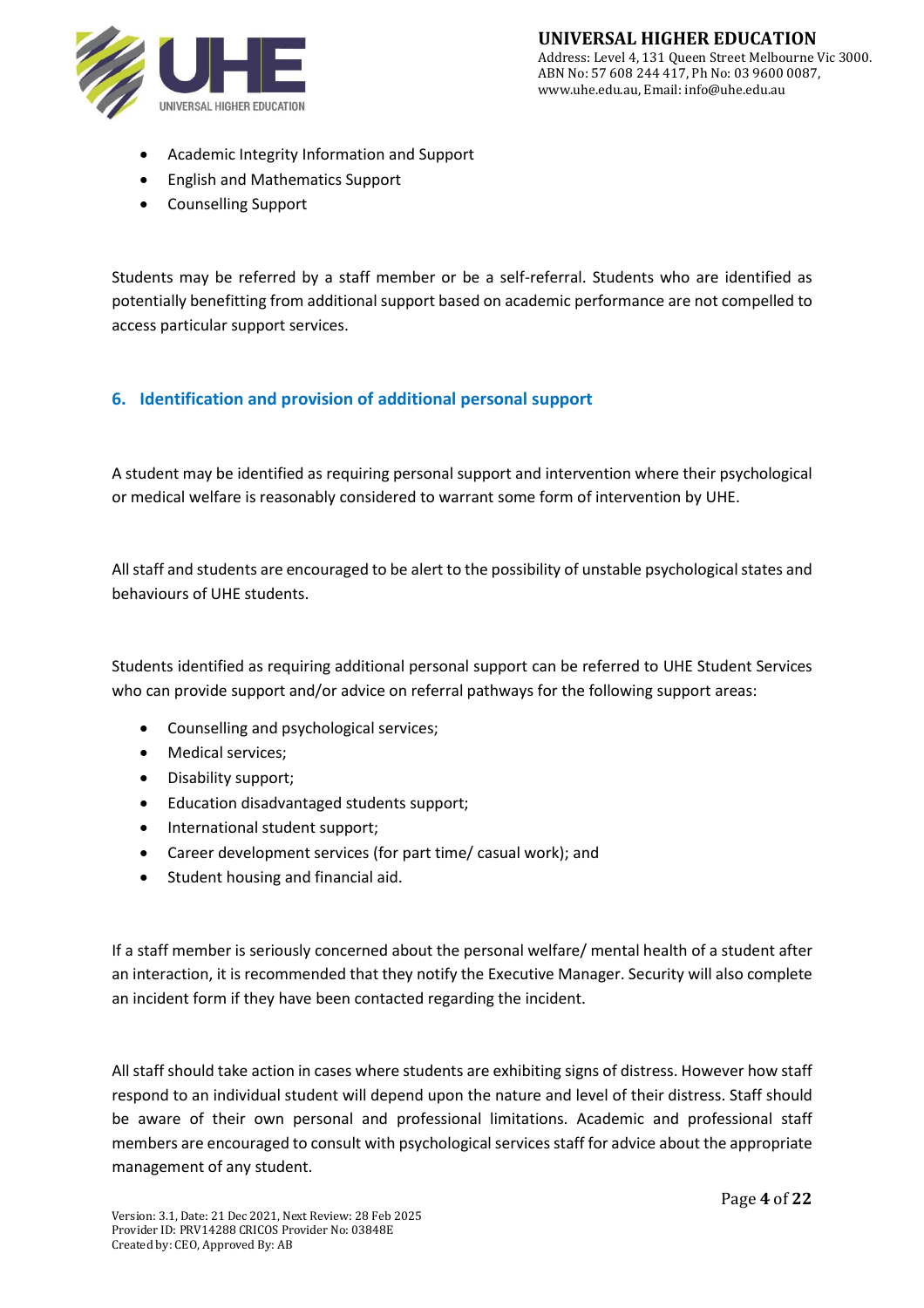

# **7. Roles**

The Academic Board, with the assistance of the Academic Registrar and Program Coordinators, has responsibility for overseeing the Student Support Policy and its review.

The Academic Registrar is responsible for leading the development and review of the Student Support Policy and for overall management of student support services, systems and processes for the college.

Academic Program Coordinators and Course Coordinators will include an early assessment component or other diagnostic task in all first-year undergraduate subjects. Course Coordinators will identify students who may benefit from additional support based on performance in assessment or other diagnostic tasks. These students will be contacted by the Course Coordinator, a member of the teaching staff for the subject, or, at the request of teaching staff, a relevant professional staff member to ensure they are aware of support services they may find useful to access.

Academic staff at UHE are expected to implement processes for monitoring the progress of students including:

- English language proficiency;
- Progression rates;
- Overall progress towards completion of course;
- Failure to attend or to complete subjects, practical placements, assessments; and
- Allegations of misconduct.

Teaching staff in any unit who form the view that a student may benefit from additional support due to factors such as poor class attendance, participation, progress or behaviour, or due to issues raised by the student, will ensure that the student is aware of support services available to assist the student.

### **8. Student Support and Service Plan and its implementation**

UHE has developed a coherent outline of how UHE supports students, what strategies are used to support students requiring extra support and other academic and non-academic support mechanisms available at as **Annexure 1**.

#### **9. Student Support and National code:**

A plan has been evolved in respect of addressing National Code is given as **Annexure 2**. It states UHE's compliance statement for each of the national code.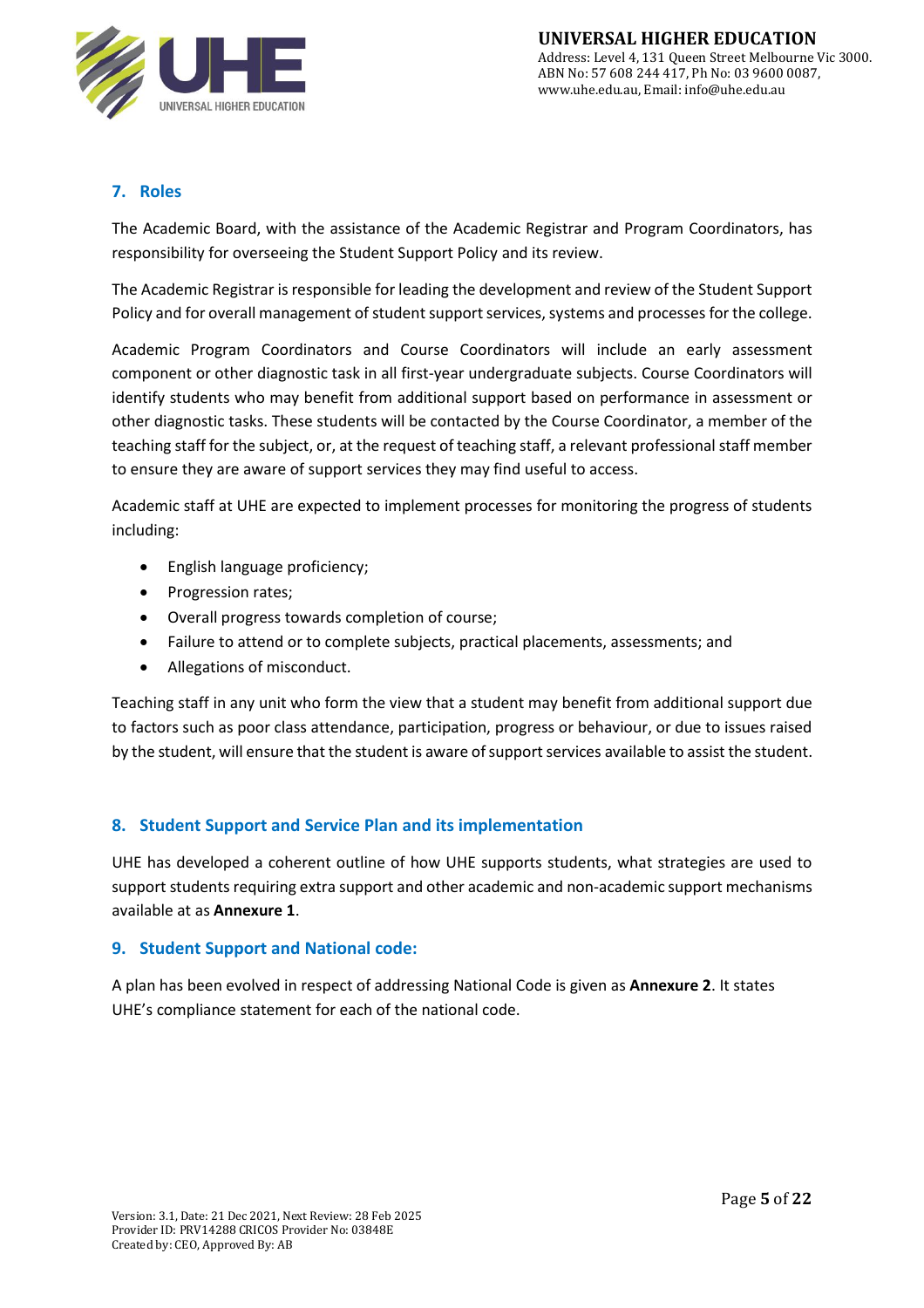

# **Annexure 1**

# **Student Support and Services Plan**

# **For all UHE Students**

#### **Introduction**

All students enrolled at UHE including in both the Bachelor programs in IT and Multinational Film Production will have access to academic and non-academic student service support provisions as part of UHE's approach for identifying students at risk, and for students seeking extra support. This plan provides details on range of student support that UHE will make to service enrolled students.

Following are the details of the student services plan and its executions.

- 1. International Student Arrival Support
- 2. Student Orientation plan
- 3. English Language and Academic Skills improvement
- 4. Library Services
- 5. Student Engagement and Welfare
- 6. Counselling Support
- 7. Career Support Services
- 8. Emergency and evacuation
- 9. IT Support
- 10. Meeting room and other supports

#### **1. International Student Arrival Support**

UHE will provide support to students on their first arrival to Australia. Under this service, UHE will provide the following.

a) Airport pickup and temporary accommodation support

UHE will offer airport pick up of students at the time of their arrival.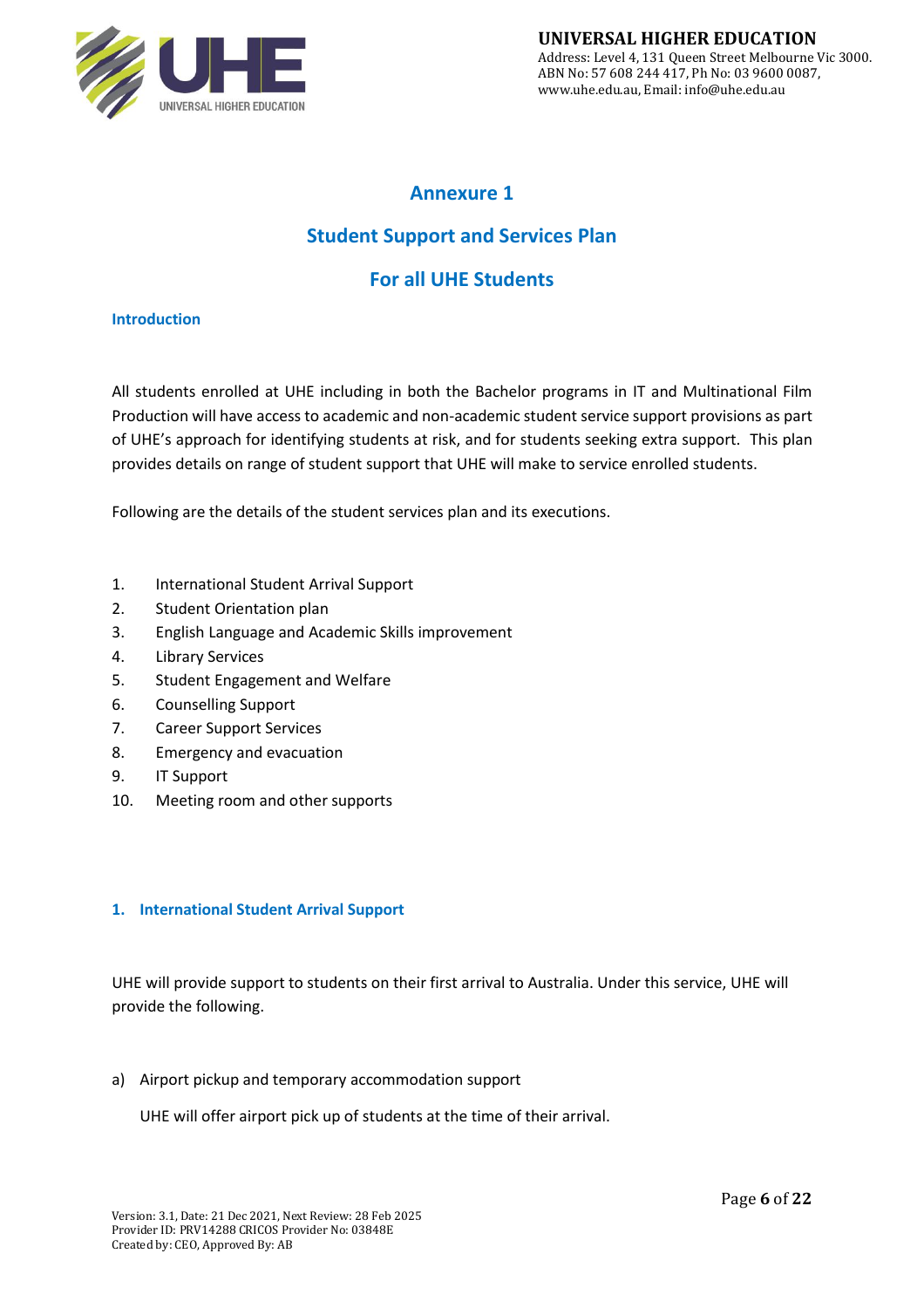

b) Familiarization with Australian environment

UHE will provide students with familiarization support to understand Australian culture, city life and way of living. These include the provision by UHE information booklets and website. UHE also will organise city tours and support students to travel to places to get familiarise with local environment.

#### *Process*

- 1. For international students arriving in Melbourne for study at UHE, students are able to register for transport service that will pick up from the airport and take students to their accommodation upon arrival. This service will incur a charge as defined by the provider and be communicated to the students prior to arrival.
- 2. UHE will use support of external provider for this service.
- 3. Service will be bookable through the service provider/s identified.
- 4. UHE will provide students with public transport information. This information will also be available during student orientations.

#### **2. Student Orientation Plan**

UHE will provide an orientation to all commencing students at the beginning of each semester. In orientation, UHE will provide the following.

#### a) Orientation of the Institute

All students will be familiarizing with the institute, it facilitates, an introduction of teaching and non-teaching staff, providing an understanding of course structure and an opportunity to interact with fellow enrolling students.

#### *Process*

- 1. A program schedules and itinerary which contains Orientation activities, schedule and student support services will be informed to the students through email and corresponding links for internal and external support to settle in will be provided will be sent to all students while offering and enrolling. This will be done through email and through agent's network.
- 2. Students will also be informed on how to enrol and how to choose course units for enrolment.
- 3. UHE Academic staff will support students on this process by presenting key details about the course and its structure.
- 4. Students attendance will be monitored and recorded.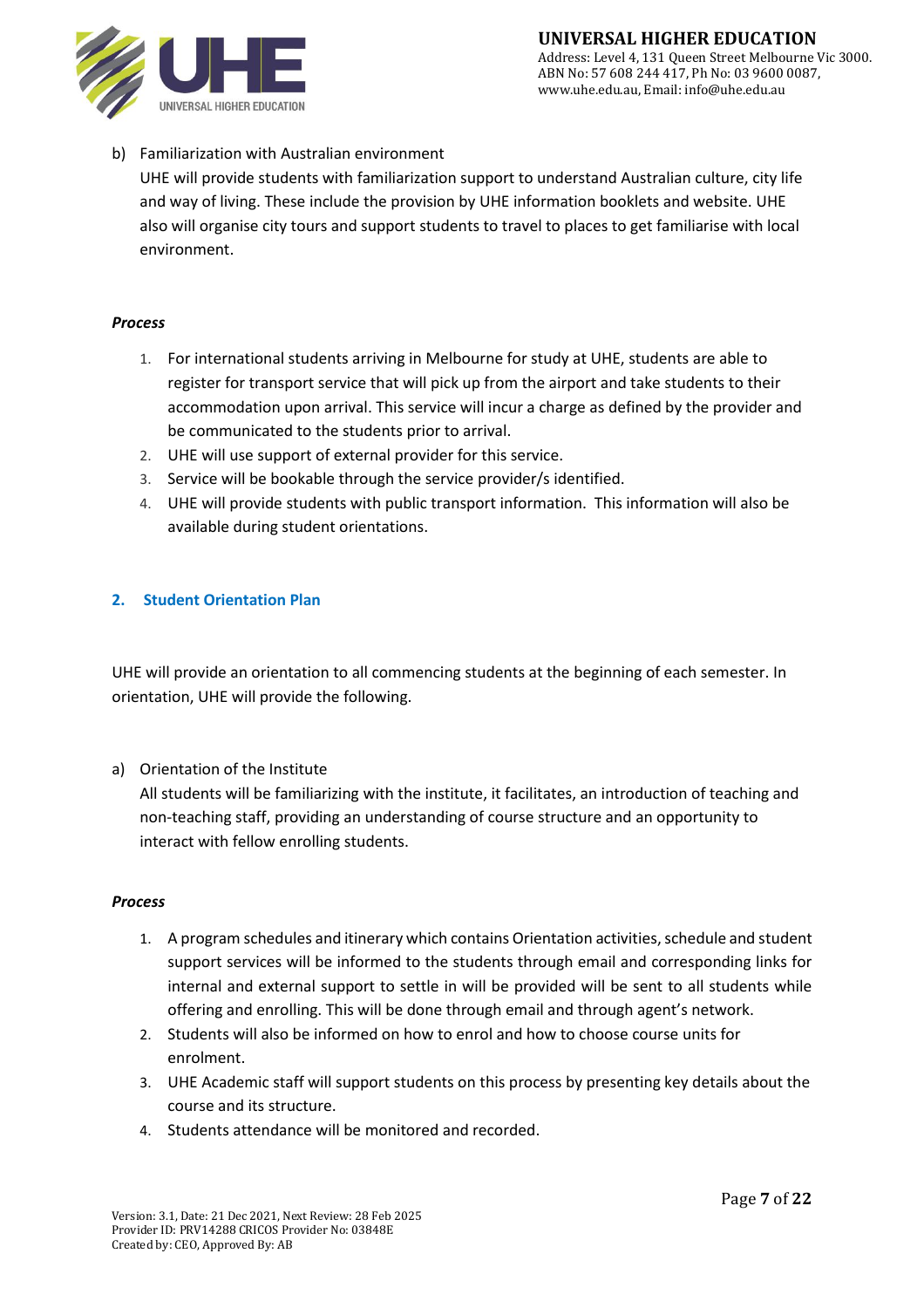

### **3. English language and Academic skills improvement**

UHE's language and academic skills improvement is designed to improve learning skills. UHE will make following plans to support this. Education disadvantaged students , Students identified at Risk and all other students can make use of these support system.

a) Learning and academic skill workshop and English language proficiency consultation

Various skill development workshop will be organised to provide learning and academic skills support covering various learning and academic skills development topics. Student will be provided with understanding on assessment, referencing, and content related academic skills including:

- Critical Thinking
- Understanding plagiarism and how to deal with it
- Presentation skills
- Informational English and Mathematics skills
- Digital Literacy
- Web software tools and accessing LMS and other software
- b) UHE will also assist students with the agreed levels of English language proficiency including writing skills. English Language and Mathematics Assessment (ELMA) will be conducted during the orientation week for the students who just met the English entry requirements. If the student is not able to meet the required outcome of ELMA, then the students will be offered
	- further language/ literacy training e.g. IELTS/ EAP English for academic purpose classes at UHE run by English Trainers which will includes:
		- Vocabulary Range and Grammar
		- Writing Essays, Reports and developing presentations
		- Understanding specific course related assessment tools such as how to make assignments, reports etc. as required in assessment
		- Professional Communications
		- Critical Thinking
		- Presentation skills
- c) Maths Support

Students who are identified as requiring support for Mathematics once they have completed their English Language and Mathematics Assessment, then these students: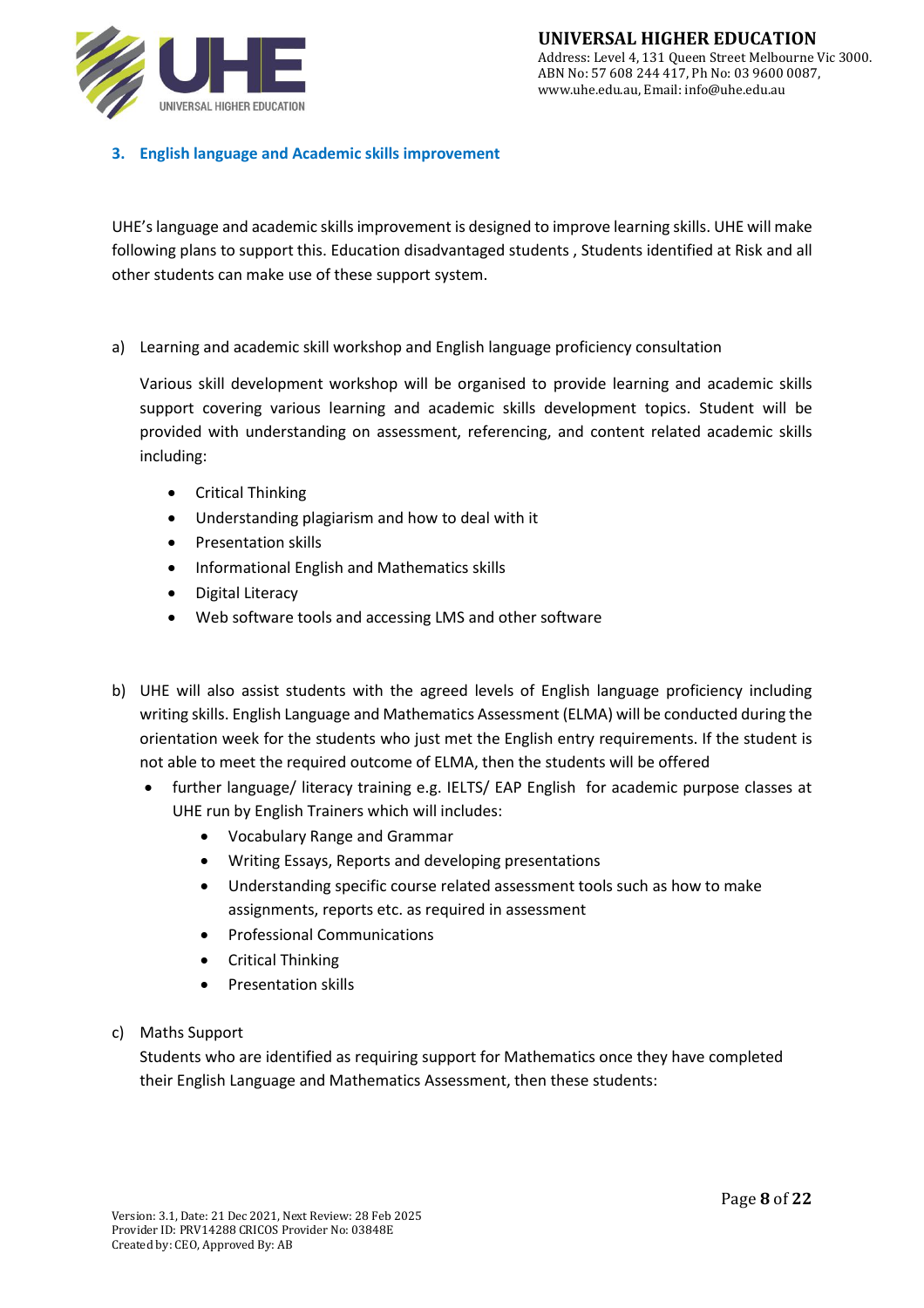

- should seek help from the student support regularly and particularly when they encounter skills/concepts that are difficult to understand or master.
- Study support will provide tutoring sessions where the main areas in which the students are struggling can be addressed. This will be provided at No Additional Cost to the student.
- Study support will provide tutoring sessions where the main areas in which the students are struggling can be addressed including
	- Linear Algebra for factorization and Orthogonalization
	- Linear Algebra in Graphs and Networks
	- Linear Programming
	- Statistics for Data Analytics
	- Markov Matrices and Stochastic Matrices
- d) Individual consultation

Beside workshops, individual academic skills consultations will be available for consultation by students.

- a) This will be available through booking at reception, or through given email / phone number.
- e) Peer Assisted Study Sessions (PASS)

PASS sessions will be available to all students who enrolled with UHE. When students are identified at academic risk, they will be contacted by the study support, and will be asked to attend the PASS sessions. These sessions are strongly recommended for the students at risk and for students who want more mentoring by their peers. PASS sessions will run weekly, commencing in the third or fourth week of semester and you can attend as many sessions as you like.

#### f) Academic Integrity and Referencing and Paraphrasing Workshop

During the semester, there will be 2 or more sessions on

- Academic Integrity
- Breach of Academic Integrity and Consequences
- Writing skills for Assessments
- Referencing and
- Paraphrasing
- Academic Misconduct

Based on the number of students at risk, the number of workshops can be extended. For the students who are identified as Students at Academic Risk, and who need help in this area, the workshop will be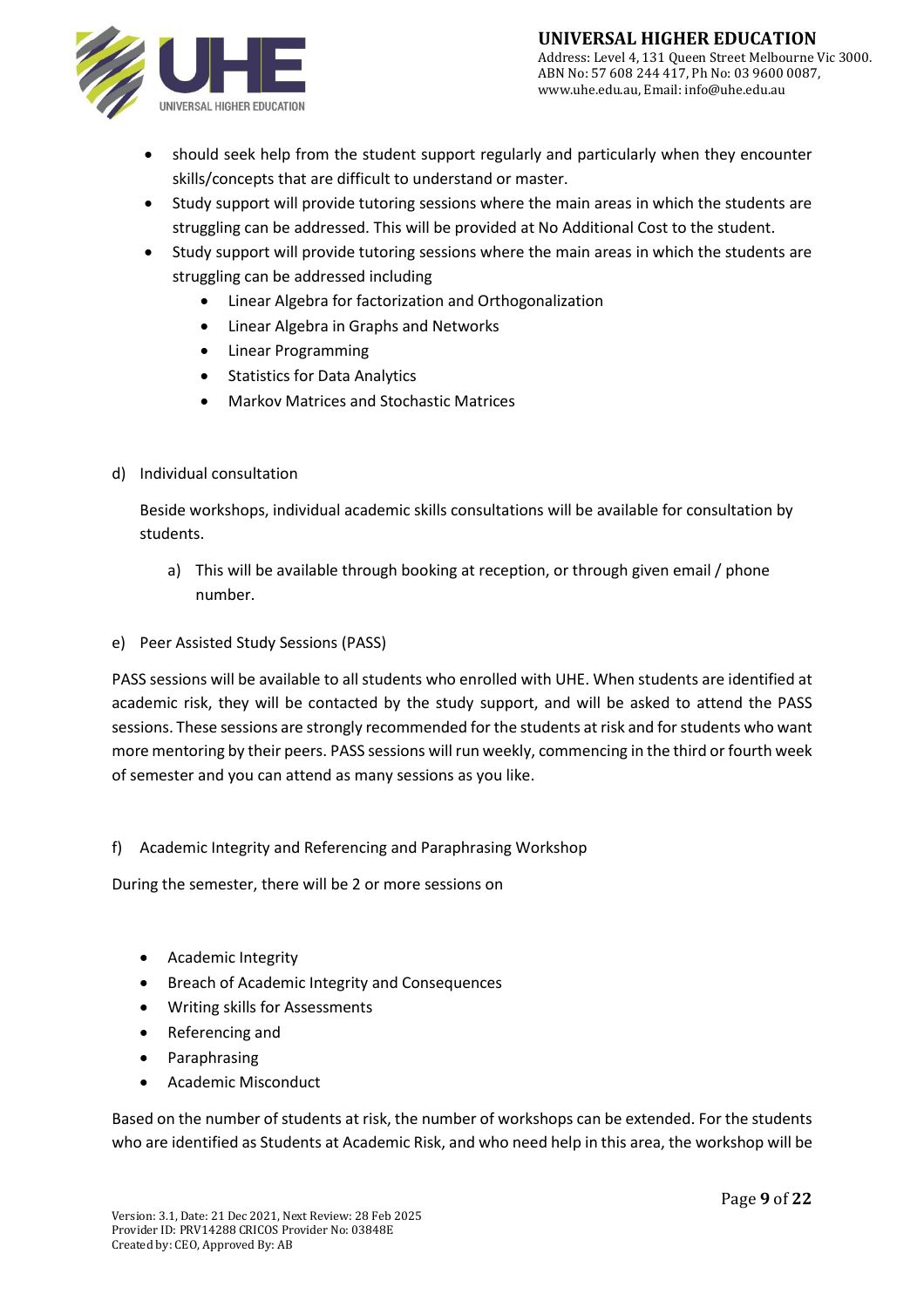

conducted even if it has to be done one-on- one basis. The consequences of the academic misconduct will also be advised.

#### g) Informal meeting with lecturers/ course coordinators support

UHE will encourage students to meet lecturers/ tutors/course coordinators/ respective Program Coordinators at any time with an appointment. The students at risk will be contacted by the lecturers or course coordinators for an informal chat on the feedback and issues preventing them to achieve their full- potential and

• Extra lecturing or tutoring Sessions can be arranged with the Lecturers or course Coordinators for the relevant topic or areas the students needing extra help.

#### *Process*

- 1. During each semester workshops will be arranged which will be available to students. These workshops will provide students with more understanding and will provide them the ability to do their academic progression well.
- 2. The details of these workshops will be published before the start of each Semester.
- 3. The workshops will be delivered by a qualified English Language teacher or instructor.
- 4. Students will be informed through the Student Guide and Learning Management System of the availability of this support service.
- 5. Students will be sent emails communication.
- 6. Academic staff will communicate to students on the availability of this service during their academic sessions.
- 7. Details of this service will be placed on various notice boards and UHE website.
- 8. Workshop Bookings: Through reception, students need to come to the reception to register their name for the workshop or to make an appointment.

#### *The location*

• 4<sup>th</sup> floor, 131, Queen Street.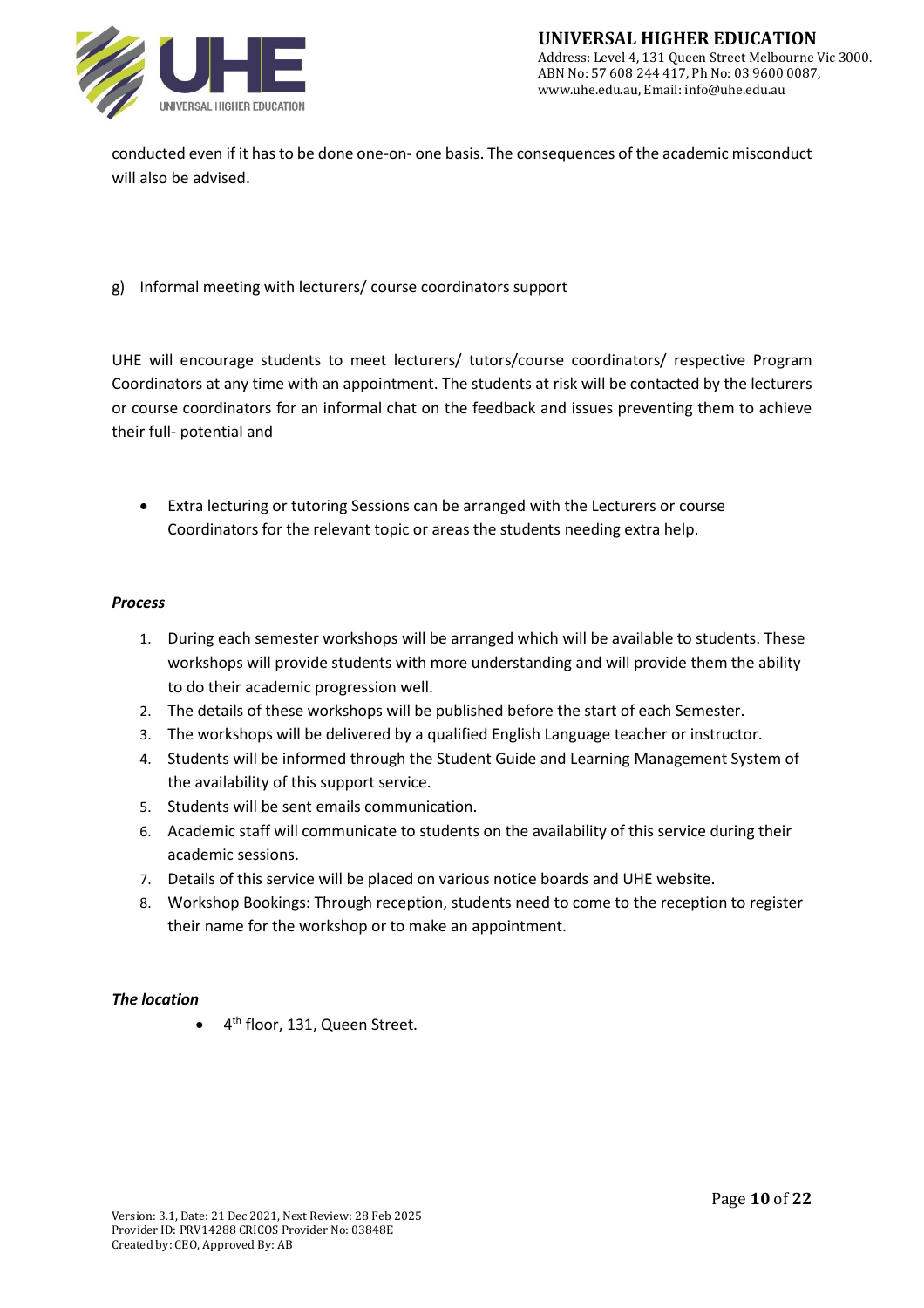

Address: Level 4, 131 Queen Street Melbourne Vic 3000. ABN No: 57 608 244 417, Ph No: 03 9600 0087, www.uhe.edu.au, Email: info@uhe.edu.au

| <b>Options</b>                                                                      | <b>Student Support Contact</b> | <b>Room No:</b>             |
|-------------------------------------------------------------------------------------|--------------------------------|-----------------------------|
| One to one session                                                                  | Name: Salman Syed              | Student Services, 131 Queen |
| Require booking appointment<br>with the mentor. Please send<br>email to your Mentor | syedsalman@ulgroup.com<br>.au  | Street, VIC 3000            |

#### **4. Library services**

Library services will be available to students at UHE campus. UHE librarian will assist for this service. UHE will provide library service support details to all students at the beginning of each semester.

- a) Availability of physical and electronic learning resources A physical and electronic library will be available to all students. Students can access physical resources of library, borrow books and access online library support.
- b) Support of library counsellor

UHE will have a qualified Librarian. The Librarian will provide all necessary librarian support to students who want to understand, to clarify or learn how to use learning resources and to make use of these resources.

#### *Process*

#### *Library Services*

- UHE will operate a library on campus. The designated space is Room number 1.02 on Level 1, 131 Queen Street, Melbourne.
- Library will be managed by a qualified Librarian.
- Librarian conduct Literacy Information Sessions as required, including [referencing](https://www.cqu.edu.au/student-life/services-and-facilities/referencing) and [past](https://handbook.cqu.edu.au/courses/index)  [exam papers.](https://handbook.cqu.edu.au/courses/index)

#### *Hours of operation – (Librarian Available)*

• Monday to Friday - 9:00AM to 5:30PM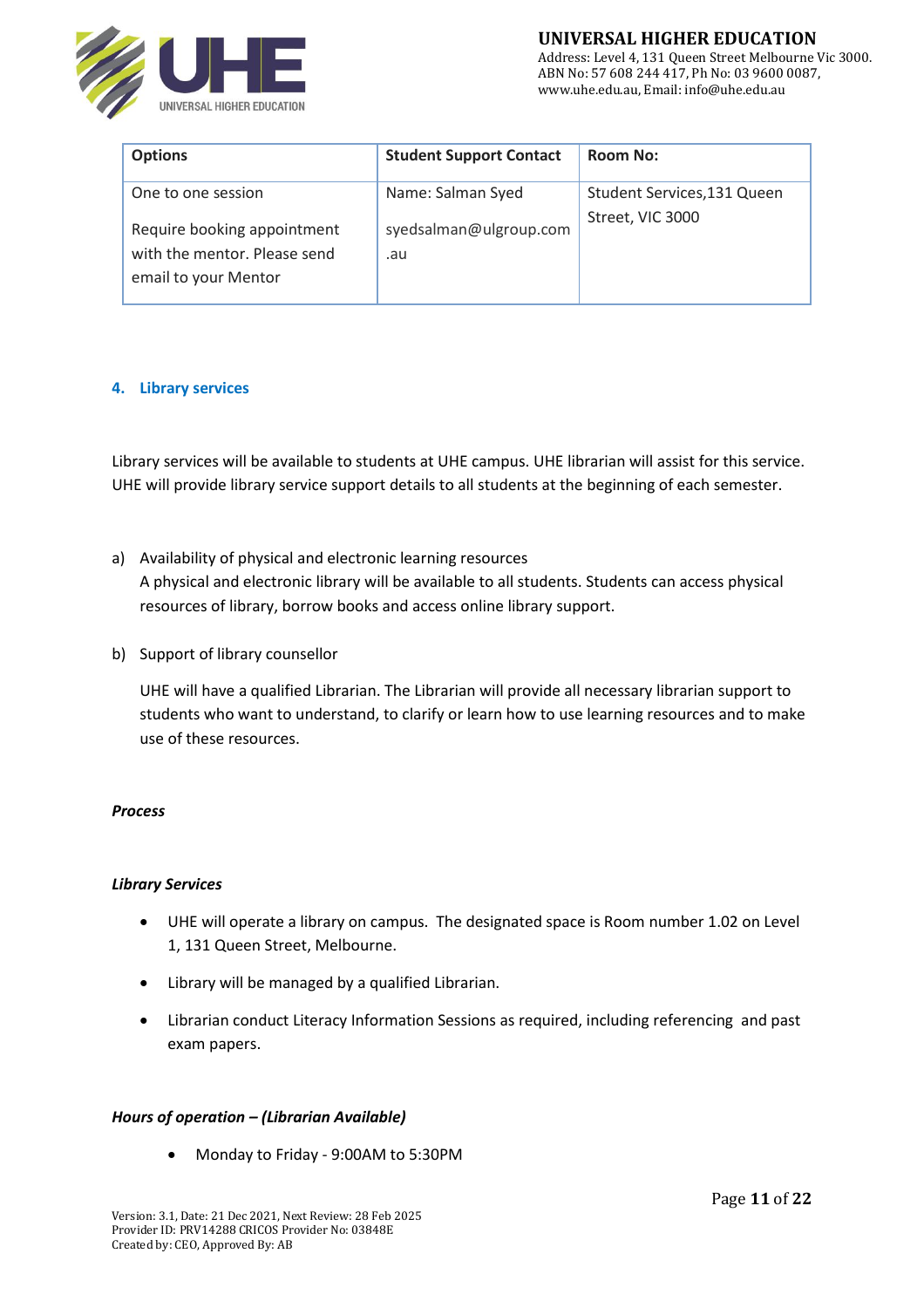

• Saturday - 9:00 AM to 2:00PM

#### *Physical space and Resources*

- Library desk space for up to 25 students.
- Free Wi-Fi
- Free use of Laptop and Mac computers
- Printing, Scanning and photocopying support
- Hard copy resources
- Quiet and Group study spaces
- A timetable of the referencing, research and librarian support sessions will be made available weekly to students, during the first half of each semester. The librarian will be available during operating hours for private library related consultation provision will be made for when the librarian is absent (for example, on leave or during lunch)

#### **5. Student engagement and welfare**

a) Student equity groups

For those students who are identified under an equity category, UHE will make contact with these students during orientation week to discuss the specific context of their circumstances and the support strategies UHE can offer during their study.

b) Fees support

For those students who may experience hardship with payment of fees and after evaluating their financial circumstances, UHE will provide facility to pay fees in easy instalment.

c) Student excursion and student events

Under this service, UHE will provide opportunity to participate in various student excursion and events where students will have a chance to go places in group, explore the environment.

#### *Process:*

- 1. Student Service team will organise these events and communicate to students to participate. They will arrange all the support required from the institute.
- 2. Team organizes various events on special days such as;
	- o Australia day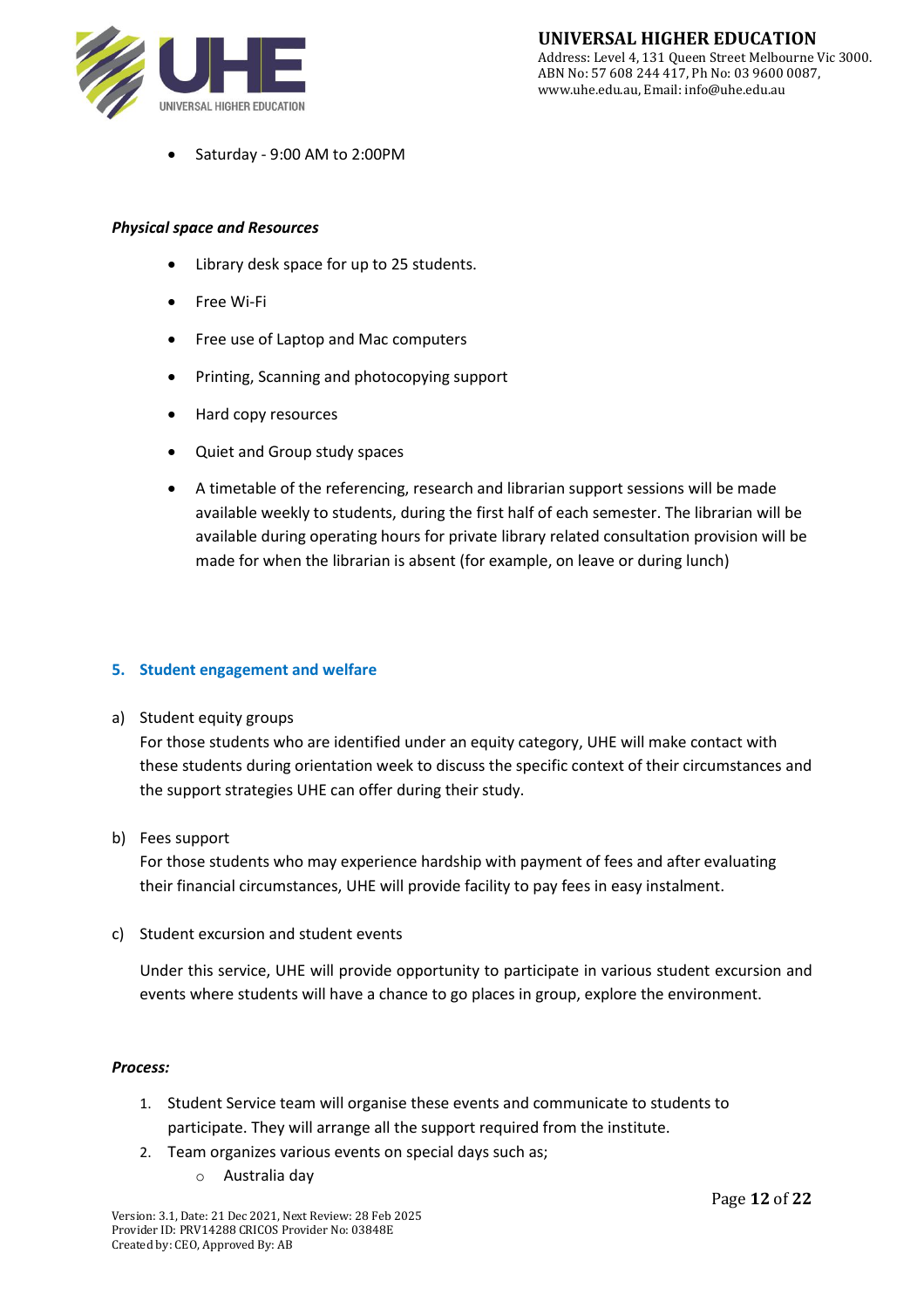

- o Harmony day
- o Chinese New Year day
- o Christmas celebration
- o Diwali day
- 3. Beside these, various celebration details organized by International students' councils, City of Melbourne and other organizers will be shared with students to participate.

#### **6. Counselling support**

The Counselling Service at UHE will help to address any academic and personal issues that the student may have. This is a professional and confidential service which will be available to all students free of charge for the first two counselling sessions. UHE will engage professional counsellors for these sessions.

a) Support of counsellor for one to one counselling

This service will provide solutions to a wide range of personal, psychological and study-related issues that the students may be facing.

- The issues such as;
	- o balancing work, study and life;
	- o cultural adjustment and living away from home,
	- o anxiety and depression;
	- o difficulty studying, worrying about achievement, doing presentations and exams, and
	- o problems in relationships with family, friends and partners

#### *Process*

For specific counselling need of the student, UHE will provide support to students as follows.

#### *The location of this services*

- Services is bookable by email, or with UHE Student Services.
- Meeting Room, Level 1, 131, Queen Street.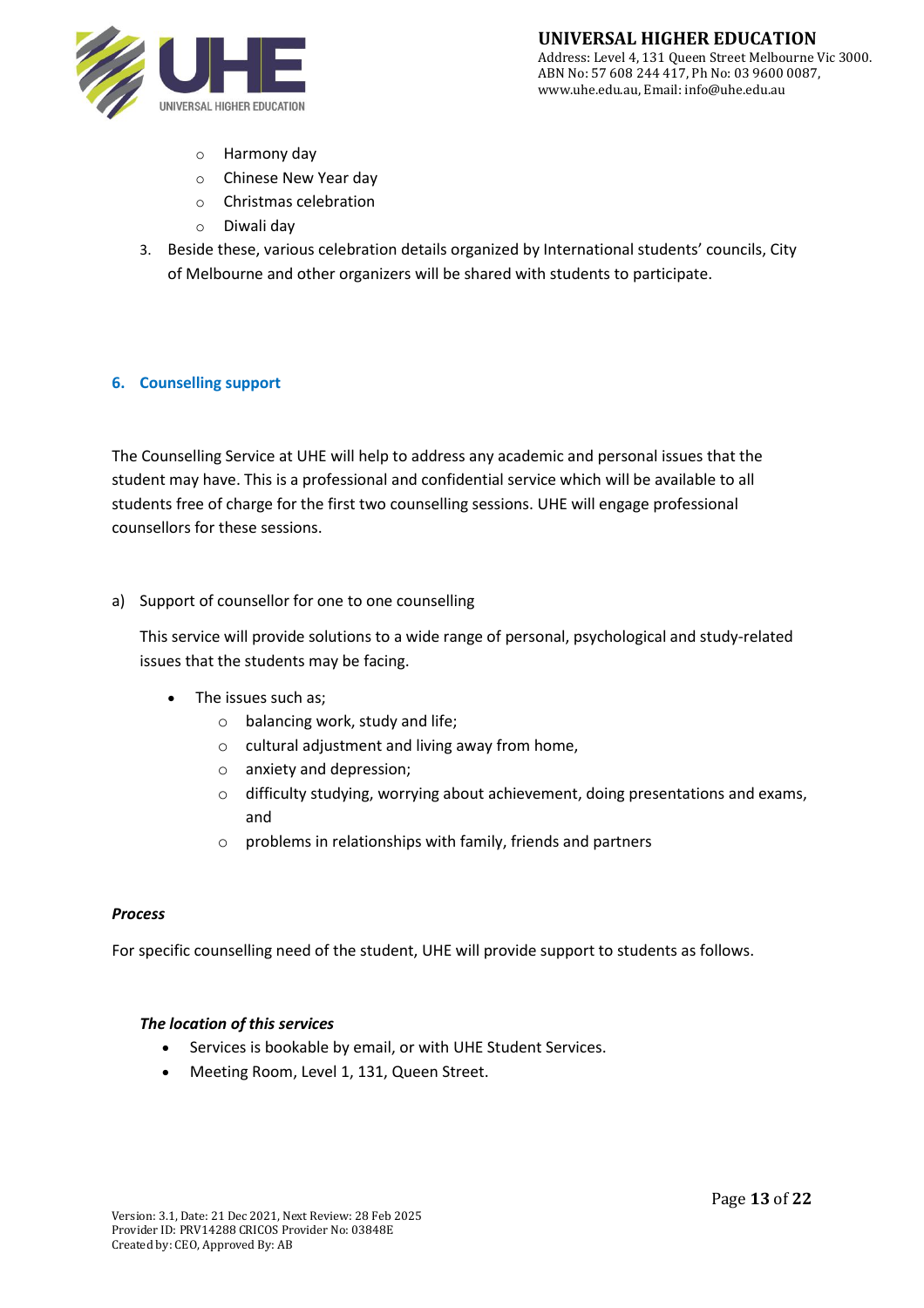

#### **UNIVERSAL HIGHER EDUCATION** Address: Level 4, 131 Queen Street Melbourne Vic 3000. ABN No: 57 608 244 417, Ph No: 03 9600 0087, www.uhe.edu.au, Email: info@uhe.edu.au

| Counselling | Contact person: TBA                                                                                  |
|-------------|------------------------------------------------------------------------------------------------------|
| service     | Email: counsellor@uhe.com.au                                                                         |
|             | Student can send an Email to the counsellor to book appointment or register<br>with Student Services |

#### **7. Career support services**

UHE will provides career service to students to help student become a job ready graduate.

- Students will be encouraged to make an appointment with the career counsellor for at least one face to face session per semester.
- This session will focus on review of resumes and Linkedin profiles and introduce students to online job searches.
- Graduate opportunities, particularly within Melbourne will be shared time to time and students will be encouraged to apply for the same. Other Jobs opportunities when available will are also shared with students on UHE's online jobs notice board.

#### *The location of this services*

- Services can be booked at reception / student Services or through email at; info@uhe.com.au.
- Meeting Room, 1st floor, 131, Queen Street.

#### *Process*

- 1. Students will be directed to career resources, available workshops, events to learn more about career development.
- 2. Students will be connected with potential employers and organisations that support students' job searches.
- 3. Provide guidance on preparing a resume, how to job search, how to prepare for an interview etiquette and decorum for an interview and required competencies
- 4. students will be provided with details on a broad range of volunteer work opportunities in the community.
- 5. Students will be provided with information on networking events.
- 6. Student service will support regularly inform student on the availability of this service
- 7. Details of this service will be available on UHE notice boards and on UHE's website.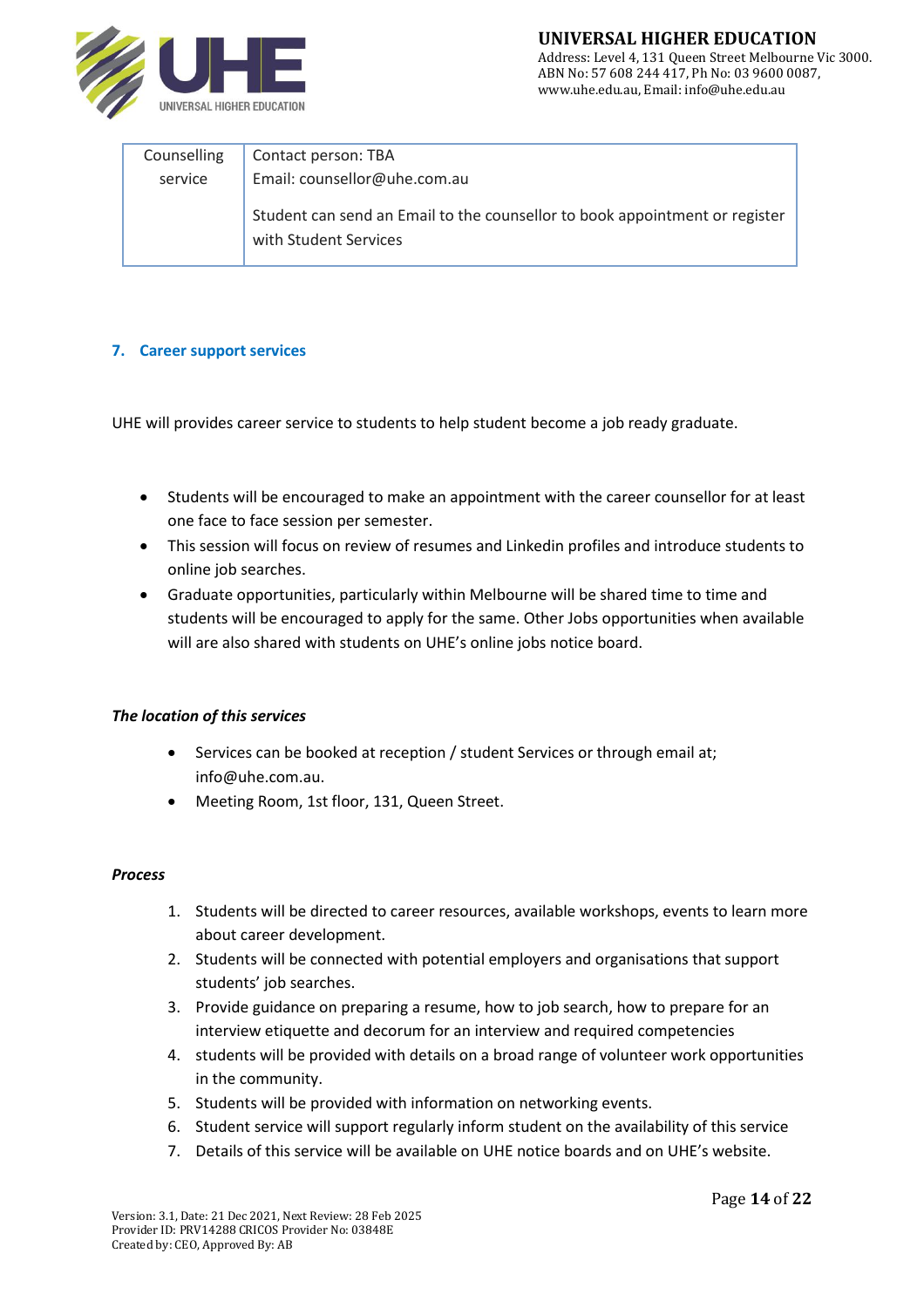

#### **8. Emergency and evacuation**

UHE campus have well documented emergency procedures. The details are as follows:

- Check for any threatening situation and remove or control it (if it is safe to do so)
- Remain with the causality and provide appropriate support
- Direct someone to call the first aid officer
- Call 000 if ambulance assistance is required
- Designate someone to meet the ambulance and direct it to the location of the casualty
- Call the first aid officers and security

#### *Security Alarm*

a. 131 Queen street

Woop woop is an evacuation tone

#### *Evacuation process*

- If in the event of an emergency it becomes necessary to evacuate personnel from the building, procedures should be as such;
- a. Floor wardens will direct the students to the designated assembly areas
- b. Assembly areas for different buildings are
	- o 131 Queen St.- Corner of Queen Street and Bourke Street

| After-hours access                      | Students can have afterhours access (until 9:00pm) to computer labs<br>А.<br>on level 3, 131 Queen street, VIC 3000. The entry is via main gate.<br>Weekend: Saturday (9am-2pm)<br>В.<br>Student must call after hour building Security between 9:00pm to<br>C.<br>7:00am Monday to Sunday |
|-----------------------------------------|--------------------------------------------------------------------------------------------------------------------------------------------------------------------------------------------------------------------------------------------------------------------------------------------|
| If the students or<br>staff feel unsafe | Contact building security                                                                                                                                                                                                                                                                  |
| <b>First Aid</b>                        | The first aid officer's contact details<br>Name: Sayeed Mohammed Abdul<br>Ph: 0452 454 490                                                                                                                                                                                                 |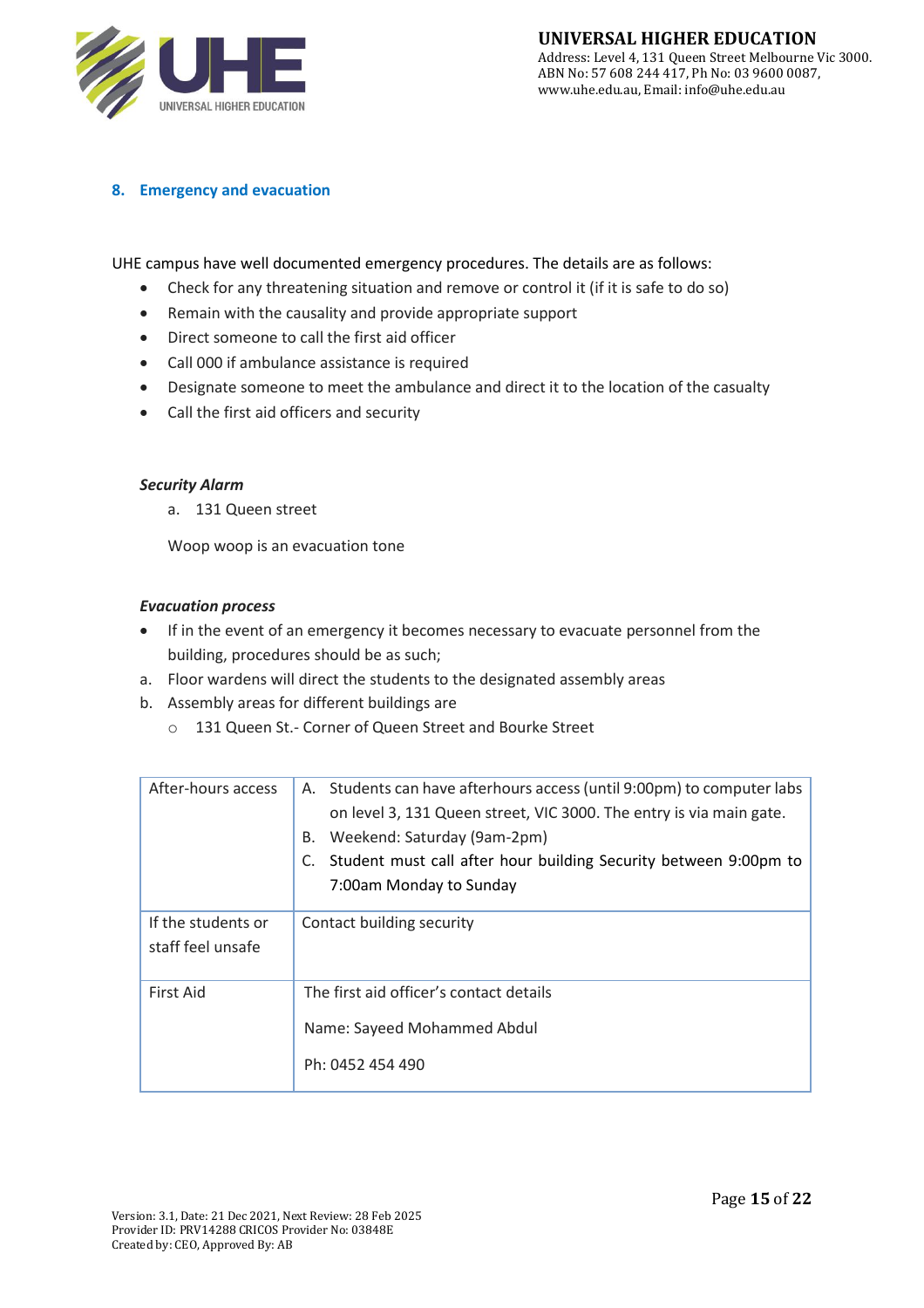

## **9. IT, meeting room and other support**

UHE will provide a dedicated student services officer who can help our students with all aspects of their academic and any other personal problems. To seek help in such matter just contact the student services officer at UHE.

- a) Physical Infrastructure
- b) IT support
- c) Moodle login and access support
- d) Turnitin support
- e) Computer access support
- f) Student ID card
- g) WiFi access
- h) Formal letters
- i) Study Guidelines
- j) Immigration Enquires
- k) Any difficulties with your study
- l) Visa Assistance
- m) Work Permit
- n) Tax File
- o) Health care

#### *Process*

1. Following supports will be provided to students at campus:

| <b>IT Support</b> | Student Wi-fi is available at campus.                                                           |
|-------------------|-------------------------------------------------------------------------------------------------|
|                   | Contact student services (reception) for IT support                                             |
|                   | Email: support@uhe.edu.au                                                                       |
|                   | Ph No: 9600 0087                                                                                |
| Meeting           | Meeting room is used as student meeting room when required by booking it                        |
| rooms             | UHE student service desk.                                                                       |
|                   | Meeting Room, 131 Queen Street, Melbourne                                                       |
| Student quiet     | A large break out room with rest area, group discussion, is available at 1 <sup>st</sup> floor, |
| study space       | 131, Queen street, Melbourne campus                                                             |
|                   |                                                                                                 |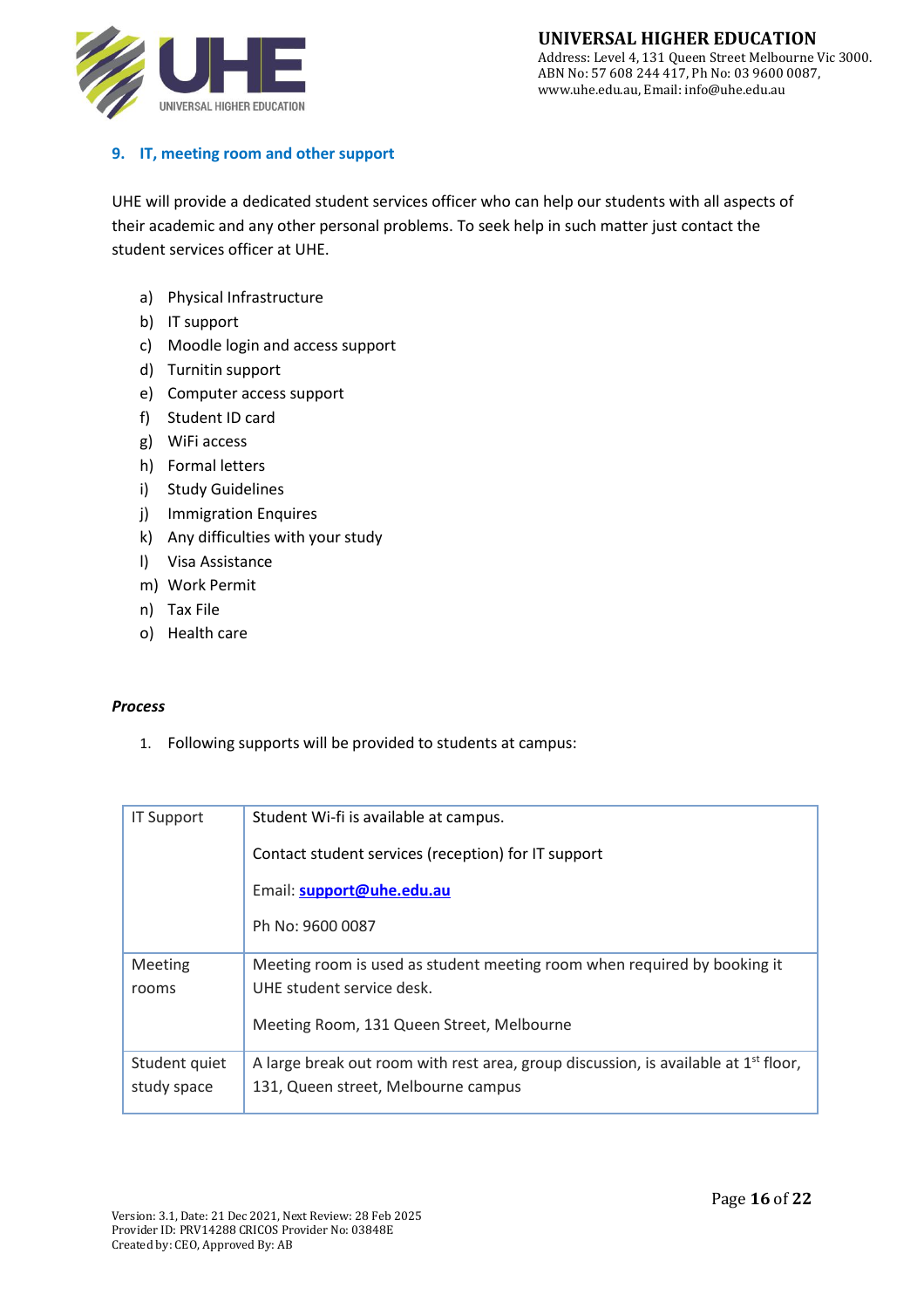

| Student         | A large break out room with rest area, eating and refreshment place, water                 |
|-----------------|--------------------------------------------------------------------------------------------|
| <b>Breakout</b> | fountain, microwaves, refrigerators available at 2 <sup>nd</sup> floor, 131, Queen street, |
| rooms           | Melbourne campus                                                                           |
| Student         | A large break out room with rest area, eating and refreshment place, water                 |
| <b>Breakout</b> | fountain, microwaves, refrigerators available at 4 <sup>th</sup> , 131, Queen Street,      |
| rooms           | Melbourne campus                                                                           |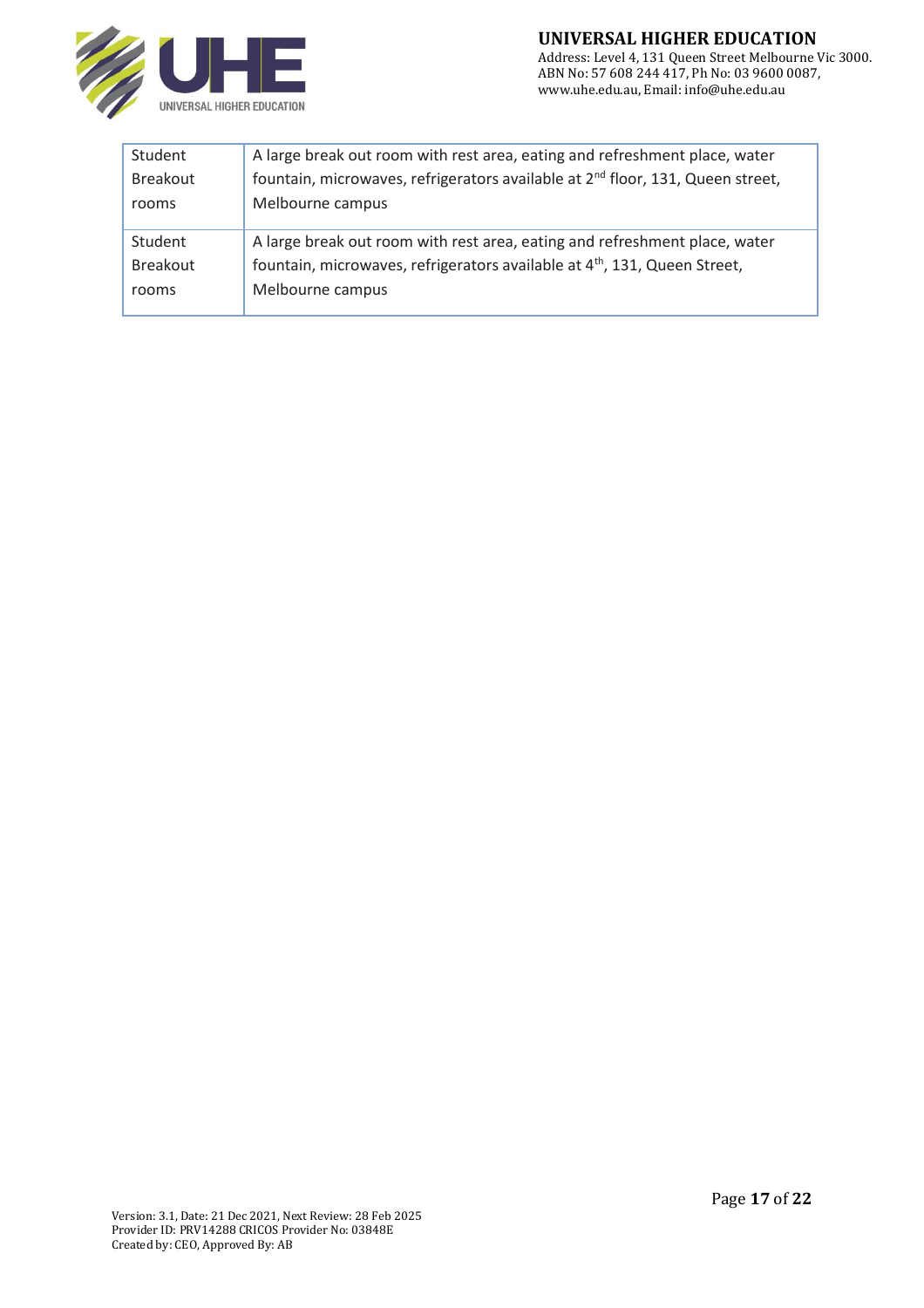

# **Annexure 2**

# **Response in Context of National Code**

Standard 6 of the ESOS National Code relates to support of international students.

| <b>National Code Standard</b>                                                                                                                                                                                                                                                          | <b>UHE Compliance Statement</b>                                                                                                                                                                                                                                                                 | <b>UHE Student Service</b>                                                                                             |
|----------------------------------------------------------------------------------------------------------------------------------------------------------------------------------------------------------------------------------------------------------------------------------------|-------------------------------------------------------------------------------------------------------------------------------------------------------------------------------------------------------------------------------------------------------------------------------------------------|------------------------------------------------------------------------------------------------------------------------|
|                                                                                                                                                                                                                                                                                        |                                                                                                                                                                                                                                                                                                 | <b>Plan item</b>                                                                                                       |
| 6.1 The registered provider<br>must support the overseas<br>student in adjusting to study<br>and life in Australia by giving<br>the overseas student<br>information on or access to<br>an age and culturally<br>appropriate orientation<br>program that provides<br>information about: | Details of support provided to<br>students is given in orientation<br>and student handbook.                                                                                                                                                                                                     | <b>Student Service Plan will</b><br>provide various support<br>to overseas students                                    |
| 6.1.1 support services available to<br>assist overseas students to help them<br>adjust to study and life in Australia                                                                                                                                                                  | Welfare and counselling<br>support includes;<br>adjusting to living in a new<br>$\bullet$<br>culture,<br>coping with relationship<br>and family issues,<br>dealing with homesickness,<br>$\bullet$<br>stress or depression,<br>maintaining motivation.<br>$\bullet$<br>Accommodation assistance | Item 5 of the plan -<br><b>Student Engagement</b><br>and Welfare<br>Item 6 of the plan -<br><b>Counselling Support</b> |
| 6.1.2 English language and study<br>assistance programs                                                                                                                                                                                                                                | English department                                                                                                                                                                                                                                                                              | Item 3 of the plan -<br>English Language and<br>Academic Skill support                                                 |
| 6.1.3 any relevant legal services                                                                                                                                                                                                                                                      | Included within welfare<br>counselling function                                                                                                                                                                                                                                                 | Item 6 of the plan -<br><b>Counselling Support</b>                                                                     |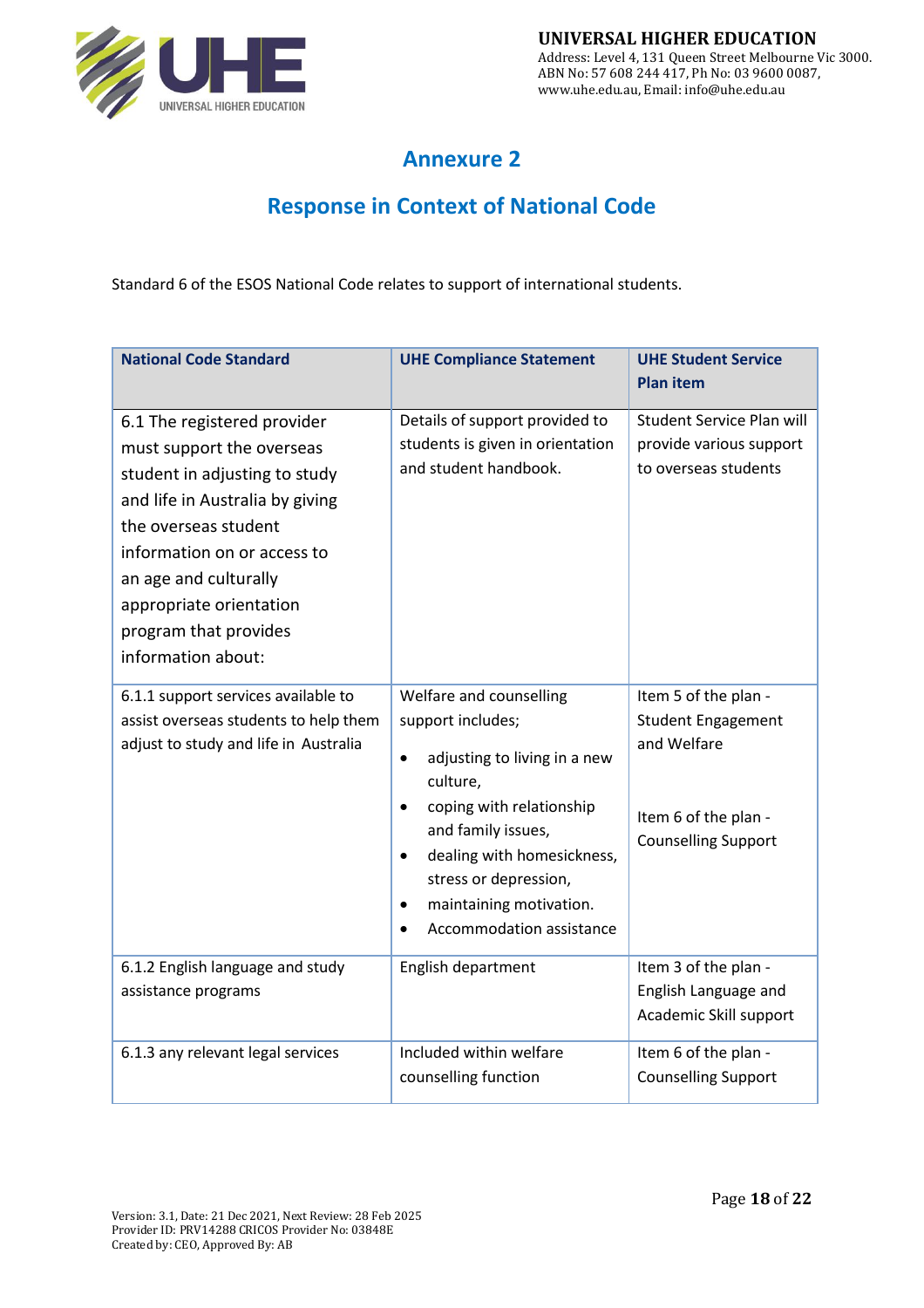

| 6.1.4 emergency and health services                                                                                                                                  | UHE has empanelled an                                                                                                                                                                                                                                                                                                                                                                                 | Item 8 of the plan $-$                                                                                                              |
|----------------------------------------------------------------------------------------------------------------------------------------------------------------------|-------------------------------------------------------------------------------------------------------------------------------------------------------------------------------------------------------------------------------------------------------------------------------------------------------------------------------------------------------------------------------------------------------|-------------------------------------------------------------------------------------------------------------------------------------|
|                                                                                                                                                                      | Insurance company for                                                                                                                                                                                                                                                                                                                                                                                 | <b>Emergency and</b>                                                                                                                |
|                                                                                                                                                                      | provision of OSHC;                                                                                                                                                                                                                                                                                                                                                                                    | evacuation                                                                                                                          |
|                                                                                                                                                                      | Lists of emergency medical                                                                                                                                                                                                                                                                                                                                                                            |                                                                                                                                     |
|                                                                                                                                                                      | centres and ambulances                                                                                                                                                                                                                                                                                                                                                                                |                                                                                                                                     |
|                                                                                                                                                                      | services and contact numbers                                                                                                                                                                                                                                                                                                                                                                          |                                                                                                                                     |
|                                                                                                                                                                      | will be made available during                                                                                                                                                                                                                                                                                                                                                                         |                                                                                                                                     |
|                                                                                                                                                                      | orientation.                                                                                                                                                                                                                                                                                                                                                                                          |                                                                                                                                     |
| 6.1.5 the registered provider's                                                                                                                                      | UHE maintains all facilities in a                                                                                                                                                                                                                                                                                                                                                                     | Item 9 of the plan - IT                                                                                                             |
| facilities and resources                                                                                                                                             | manner consistent with 9B                                                                                                                                                                                                                                                                                                                                                                             | and Other support                                                                                                                   |
|                                                                                                                                                                      | Conditions.                                                                                                                                                                                                                                                                                                                                                                                           |                                                                                                                                     |
| 6.1.6 complaints and appeals                                                                                                                                         | <b>Student Handbook covers</b>                                                                                                                                                                                                                                                                                                                                                                        | Overall Plan and Item 2                                                                                                             |
| processes as outlined in Standard 10                                                                                                                                 | details on this and is presented                                                                                                                                                                                                                                                                                                                                                                      | of the plan - Student                                                                                                               |
| (Complaints and appeals)                                                                                                                                             | during orientation.                                                                                                                                                                                                                                                                                                                                                                                   | Orientation                                                                                                                         |
| 6.1.7 requirements for course                                                                                                                                        | <b>Student Handbook covers</b>                                                                                                                                                                                                                                                                                                                                                                        | <b>Overall Plan</b>                                                                                                                 |
| attendance and progress, as                                                                                                                                          | details on this and is presented                                                                                                                                                                                                                                                                                                                                                                      |                                                                                                                                     |
| appropriate                                                                                                                                                          | during orientation                                                                                                                                                                                                                                                                                                                                                                                    |                                                                                                                                     |
| 6.1.8 the support services available to<br>assist students with general or<br>personal circumstances that are<br>adversely affecting their education in<br>Australia | On academic matters:<br>The first points of contact<br>$\bullet$<br>will be academic staff who<br>will be available during<br>consulting hours and deal<br>with help pertaining to<br>their units / domain;<br>Teaching<br>assistants<br>and<br>learning advisors will be<br>available in study area to<br>provide additional coaching<br>to students in difficulty.<br>On non-study related matters: | Item 3 of the plan -<br>English Language and<br>Academic Skill support<br>Item 5 of the plan -<br>Student welfare and<br>Engagement |
|                                                                                                                                                                      | First point of contact will be<br>$\bullet$<br>Student service<br>officers<br>address<br>who<br>aim<br>to<br>in<br>concerns<br>a<br>compassionate manner -<br>these may be related to<br>leave<br>requirements,<br>or                                                                                                                                                                                 | Item 6 of the plan -<br>counselling Services                                                                                        |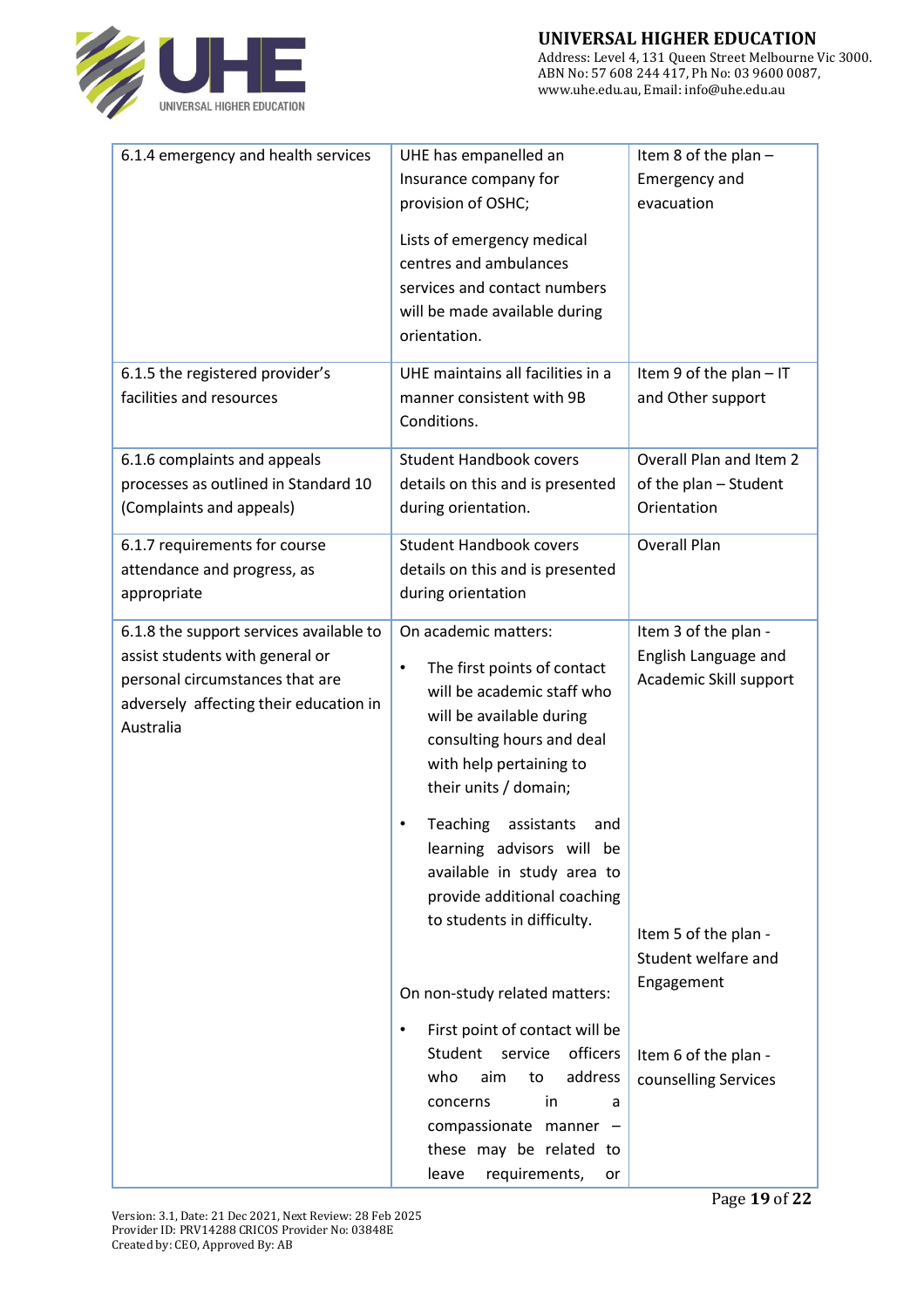

|                                                                                                                                                                                                                                                                                  | extension of submission of<br>deadlines or personal issues<br>that<br>requires<br>compassionate treatment<br>to help them with coping<br>with education.<br>When the issue will be<br>beyond the scope of the<br>students service officer the<br>matter will be referred to<br>coordinator<br>HE<br>the<br><b>or</b><br>Welfare officer (counsellor)<br>for further guidance and<br>help to students. |                                                        |
|----------------------------------------------------------------------------------------------------------------------------------------------------------------------------------------------------------------------------------------------------------------------------------|-------------------------------------------------------------------------------------------------------------------------------------------------------------------------------------------------------------------------------------------------------------------------------------------------------------------------------------------------------------------------------------------------------|--------------------------------------------------------|
| 6.1.9 services students can access for<br>information on their employment<br>rights and conditions, and how to<br>resolve workplace issues, such as<br>through the Fair Work Ombudsman.                                                                                          | Details of Workplace rights<br>and resolving issues are<br>addressed in the orientation.<br>These queries will be addressed<br>by the student service officer;<br>Emails regarding employment<br>rights and conditions, and how<br>to resolve workplace issues,<br>such as through the Fair Work<br>Ombudsman.                                                                                        | Item 7 of the plan -<br><b>Career Support Services</b> |
| 6.2 The registered provider must give<br>relevant information or provide<br>referrals as appropriate to overseas<br>students who request assistance in<br>relation to the services and programs<br>set out in Standard 6.1, at no<br>additional cost to the overseas<br>student. | All referral services will be<br>provided free of charge<br>Examples include:<br>Accommodation assistance<br>$\bullet$<br>Legal referrals<br>$\bullet$<br>Psychological counselling<br>$\bullet$<br>referrals                                                                                                                                                                                         | Overall Plan                                           |
| 6.3 The registered provider must<br>offer reasonable support to overseas<br>students to enable them to achieve<br>expected learning outcomes<br>regardless of the overseas student's<br>place of study or the mode of study                                                      | All referral services will be<br>provided as per the plan.                                                                                                                                                                                                                                                                                                                                            | Overall Plan                                           |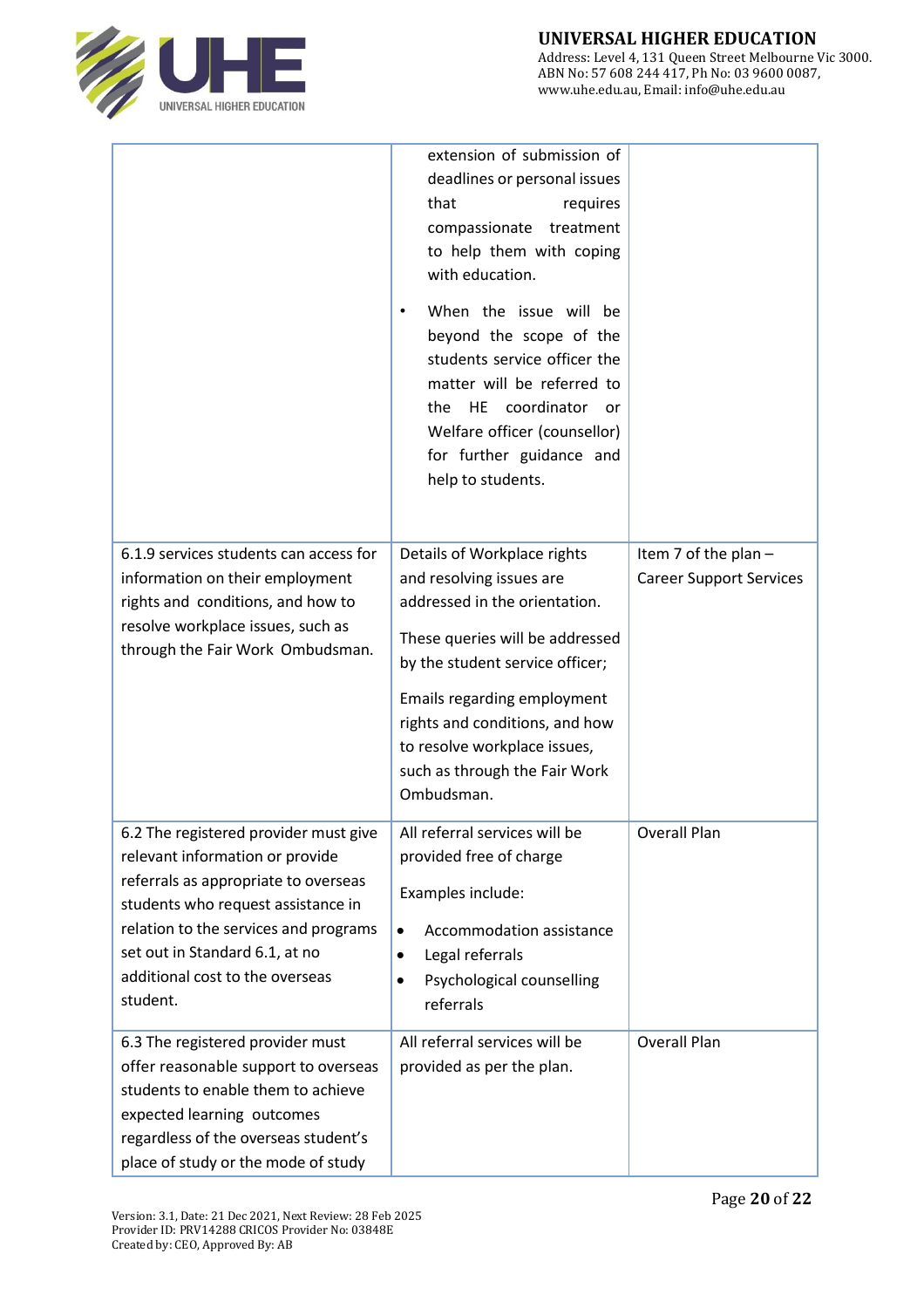

| of the course, at no additional cost to<br>the overseas student.                                                                                                                                                                                                                                                                                                                                    |                                                                                                                                                                                                                                                               |                                 |
|-----------------------------------------------------------------------------------------------------------------------------------------------------------------------------------------------------------------------------------------------------------------------------------------------------------------------------------------------------------------------------------------------------|---------------------------------------------------------------------------------------------------------------------------------------------------------------------------------------------------------------------------------------------------------------|---------------------------------|
| 6.4 The registered provider must<br>facilitate access to learning support<br>services consistent with the<br>requirements of the course, mode of<br>study and the learning needs of<br>overseas student cohorts, including<br>having and implementing<br>documented processes for supporting<br>and maintaining contact with<br>overseas students undertaking online<br>or distance units of study. | All referral services will be<br>provided as per the plan.                                                                                                                                                                                                    | <b>Overall Plan</b>             |
| 6.5 The registered provider must<br>designate a member or members of<br>its staff to be the official point of<br>contact for overseas students. The<br>student contact officer or officers<br>must have access to up-to-date<br>details of the registered provider's<br>support services.                                                                                                           | The student service officer are<br>the nominated contacts.                                                                                                                                                                                                    | <b>Overall Plan</b>             |
| 6.6 The registered provider must<br>have sufficient student support<br>personnel to meet the needs of the<br>overseas students enrolled with the<br>registered provider.                                                                                                                                                                                                                            | All referral services will be<br>provided as per the plan.                                                                                                                                                                                                    | <b>Overall Plan</b>             |
| 6.7 The registered provider must<br>ensure its staff members who interact<br>directly with overseas students are<br>aware of the registered provider's<br>obligations under the ESOS<br>framework and the potential<br>implications for overseas students<br>arising from the exercise of these<br>obligations                                                                                      | The Students Services who<br>interact directly with overseas<br>students recruited by UHE will<br>have knowledge of the ESOS<br>ACT and the National code.<br>Ongoing professional<br>development on National code<br>are scheduled for the staff<br>members. | <b>Overall Plan</b>             |
| 6.8 The registered provider must<br>have and implement a documented<br>policy and process for managing<br>critical incidents that could affect the<br>overseas student's ability to                                                                                                                                                                                                                 | UHE has a documented Critical<br>Incident Policy and procedure<br>along with the designated<br>responsible members for<br>implementation of the policy.                                                                                                       | <b>Critical Incident Policy</b> |